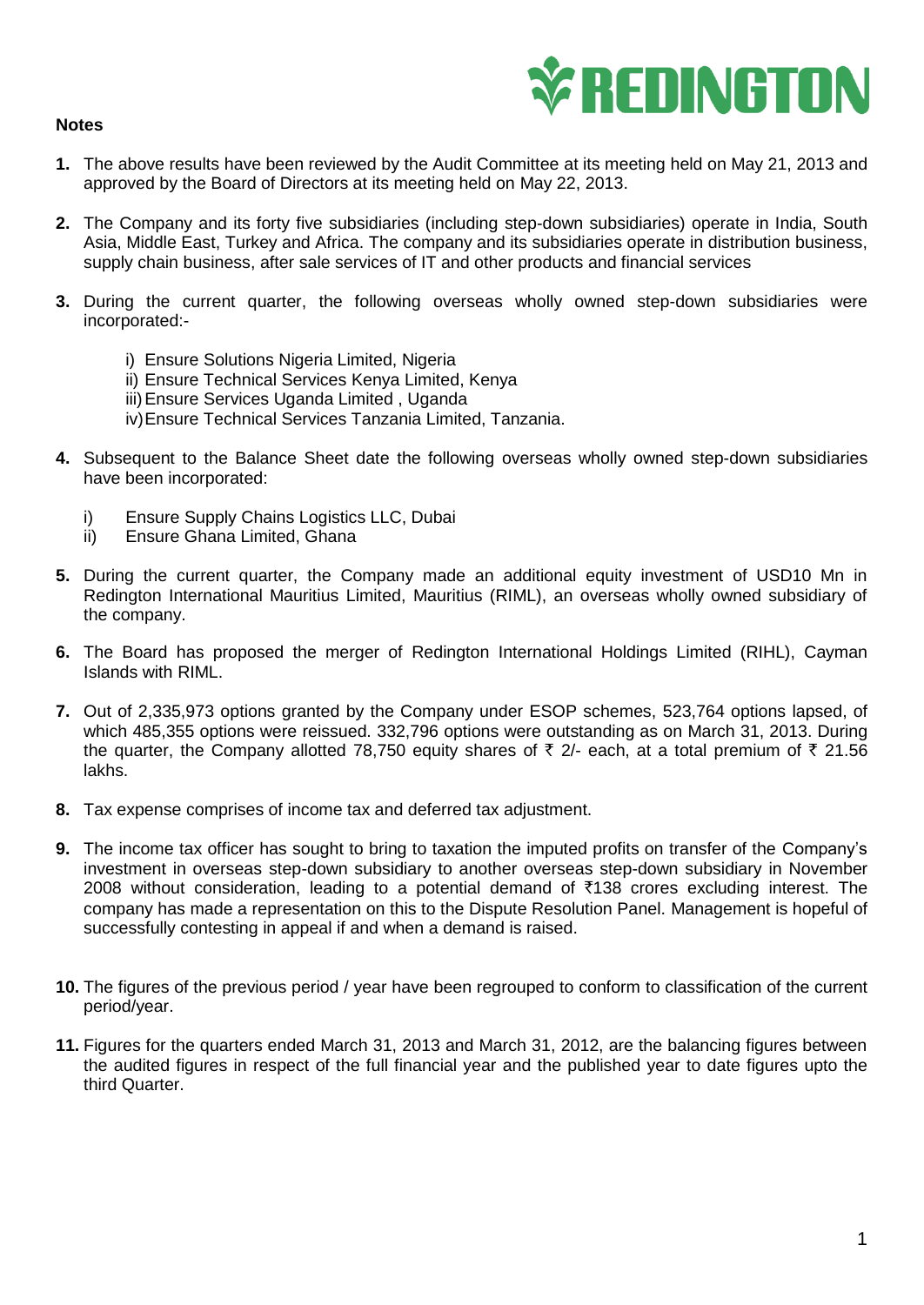

## **12.** Statement of assets and liabilities(Audited):

|   |                                                    |                     |                 | Amount in ₹ Lakhs        |                 |
|---|----------------------------------------------------|---------------------|-----------------|--------------------------|-----------------|
|   |                                                    | <b>Consolidated</b> |                 | <b>Stand alone</b>       |                 |
|   |                                                    |                     |                 |                          |                 |
|   | <b>Particulars</b>                                 | As at 31.3.2013     | As at 31.3.2012 | As at 31.3.2013          | As at 31.3.2012 |
|   |                                                    |                     |                 |                          |                 |
| A | <b>EQUITY AND LIABILITIES</b>                      |                     |                 |                          |                 |
|   |                                                    |                     |                 |                          |                 |
|   | 1 Shareholders' funds                              |                     |                 |                          |                 |
|   | (a) Share capital                                  | 7,983               | 7,971           | 7,983                    | 7,971           |
|   | (b) Reserves and surplus                           | 156,085             | 124,277         | 98,564                   | 82,926          |
|   | Sub total -Shareholder's funds                     | 164,068             | 132,248         | 106,547                  | 90,897          |
|   |                                                    |                     |                 |                          |                 |
|   | 2 Minority Interest                                | 15,634              | 9,488           | $\blacksquare$           | ÷,              |
|   | 3 Non-current liabilities                          |                     |                 |                          |                 |
|   | (a) Long-term borrowings                           | 38,552              | 51,208          | $\overline{\phantom{a}}$ |                 |
|   | (b) Deferred tax liabilities (Net)                 |                     | 1               | $\blacksquare$           |                 |
|   | (c) Other Long term liabilities                    | 690                 | 795             | $\blacksquare$           |                 |
|   | (d) Long-term provisions                           | 2,988               | 2,347           | 710                      | 664             |
|   | Sub total - Non-current liabilities                | 42,230              | 54,351          | 710                      | 664             |
|   |                                                    |                     |                 |                          |                 |
|   | 4 Current liabilities                              |                     |                 |                          |                 |
|   | (a) Short-term borrowings                          | 160,434             | 154,818         | 61,927                   | 62,071          |
|   | (b) Trade payables                                 | 203,480             | 160,720         | 92,563                   | 96,439          |
|   | (c)Other current liabilities                       | 63,564              | 36,352          | 19,418                   | 12,149          |
|   | (d) Short-term provisions                          | 2,957               | 3,129           | 1,982                    | 1,938           |
|   | Sub total - Current liabilities                    | 430,435             | 355,019         | 175,890                  | 172,597         |
|   |                                                    |                     |                 |                          |                 |
|   | <b>TOTAL</b>                                       | 652,367             | 551,106         | 283,147                  | 264,158         |
| в | <b>ASSETS</b>                                      |                     |                 |                          |                 |
| 1 | Non-current assets                                 |                     |                 |                          |                 |
|   | (a) Fixed assets                                   | 29,951              | 17,827          | 8,203                    | 8,083           |
|   | (b) Goodwill on consolidation                      | 6,573               | 6,573           | L.                       |                 |
|   | (c) Non-current investments                        |                     | 3               | 65,912                   | 59,043          |
|   | (d) Deferred tax assets (net)                      | 854                 | 808             | 675                      | 507             |
|   | (e) Long-term loans and advances                   | 7,607               | 4,413           | 6,962                    | 3,853           |
|   | (f) Long term receivables under financing activity | 899                 | 2,636           |                          |                 |
|   | Sub total - Non-current assets                     | 45,884              | 32,260          | 81,752                   | 71,486          |
|   |                                                    |                     |                 |                          |                 |
|   | 2 Current assets                                   |                     |                 |                          |                 |
|   | (a) Inventories                                    | 195,317             | 170,000         | 77,186                   | 81,699          |
|   | (b) Trade receivables                              | 301,672             | 221,902         | 93,302                   | 83,417          |
|   | (c) Cash and cash equivalents                      | 48,209              | 48,344          | 15,039                   | 6,182           |
|   | (d) Short-term loans and advances                  | 25,948              | 23,940          | 15,868                   | 21,374          |
|   | (e) Short term receivable under financing activity | 35,337              | 54,660          |                          |                 |
|   | Sub total - Current assets                         | 606,483             | 518,846         | 201,395                  | 192,672         |
|   | <b>TOTAL</b>                                       | 652,367             | 551,106         | 283,147                  | 264,158         |